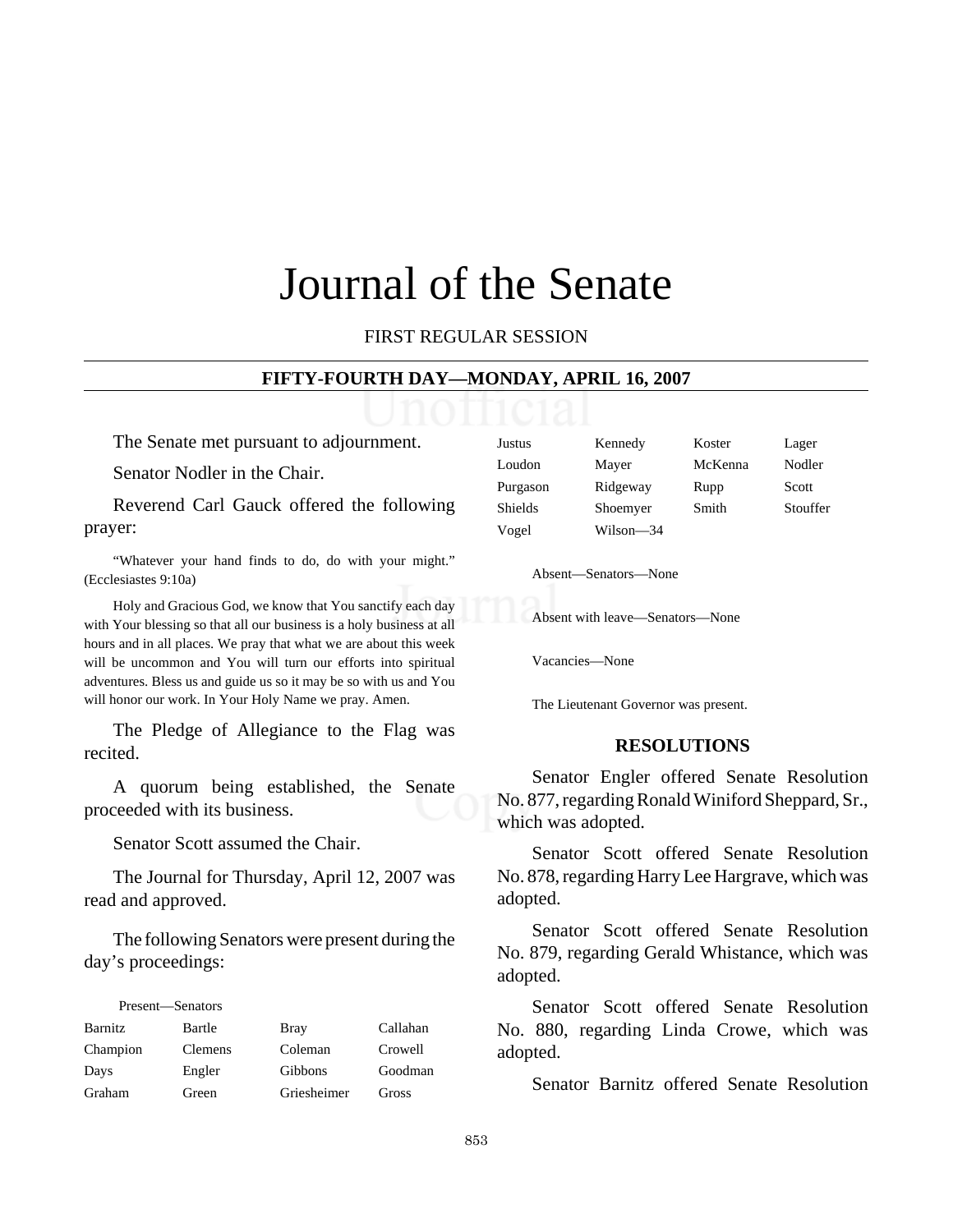No. 881, regarding Paul Bischoff, St. Robert, which was adopted.

Senator Barnitz offered Senate Resolution No. 882, regarding Steve Farris, St. Robert, which was adopted.

Senator Bray offered Senate Resolution No. 883, regarding Susan Robison, St. Louis, which was adopted.

Senator Bray offered Senate Resolution No. 884, regarding Angela Rhodes, Maryland Heights, which was adopted.

Senator Mayer offered Senate Resolution No. 885, regarding the One Hundred Fiftieth Anniversary of the City of Caruthersville, which was adopted.

Senator Lager offered Senate Resolution No. 886, regarding the Worth County Chapter of the Future Business Leaders of America, which was adopted.

Senator Kennedy offered Senate Resolution No. 887, regarding Sergeant Richard J. Chapman, St. Louis County, which was adopted.

Senator Gibbons offered Senate Resolution No. 888, regarding the Graduate School of the University of Missouri-Columbia, which was adopted.

Senator Ridgeway offered Senate Resolution No. 889, regarding Logan James Reed, Kearney, which was adopted.

Senator Ridgeway offered Senate Resolution No. 890, regarding Matthew Donald Marsh, Liberty, which was adopted.

Senator Shields offered Senate Resolution No. 891, regarding Travis Weaver, Weston, which was adopted.

Senator Gibbons offered Senate Resolution No. 892, regarding Edie Barnard, Rock Hill, which was adopted.

Senator Coleman offered Senate Resolution No. 893, regarding Chrissy Zerr, St. Charles, which was adopted.

Senator Coleman offered Senate Resolution No. 894, regarding Danielle L. Mayes, Lake St. Louis, which was adopted.

Senator Coleman offered Senate Resolution No. 895, regarding Brittany Johnson, Florissant, which was adopted.

Senator Coleman offered Senate Resolution No. 896, regarding Jessica Sanford, St. Louis, which was adopted.

Senator Coleman offered Senate Resolution No. 897, regarding Evin Da'rough, St. Louis, which was adopted.

Senator Coleman offered Senate Resolution No. 898, regarding Natalie Edurne Clark, St. Louis, which was adopted.

Senator Coleman offered Senate Resolution No. 899, regarding Valecia McDowell, Florissant, which was adopted.

Senator Coleman offered Senate Resolution No. 900, regarding Morgan A. Mackey, Ballwin, which was adopted.

Senator Coleman offered Senate Resolution No. 901, regarding Jae Whitney Blackmon, Florissant, which was adopted.

Senator Coleman offered Senate Resolution No. 902, regarding Brittany Jones, Chesterfield, which was adopted.

Senator Coleman offered Senate Resolution No. 903, regarding Brianne Flaherty, Wildwood, which was adopted.

Senator Coleman offered Senate Resolution No. 904, regarding Kathryn Ayres, Ballwin, which was adopted.

Senator Coleman offered Senate Resolution No. 905, regarding Amanda Burian, Fenton, which was adopted.

Senator Coleman offered Senate Resolution No. 906, regarding Simone Cunningham, St.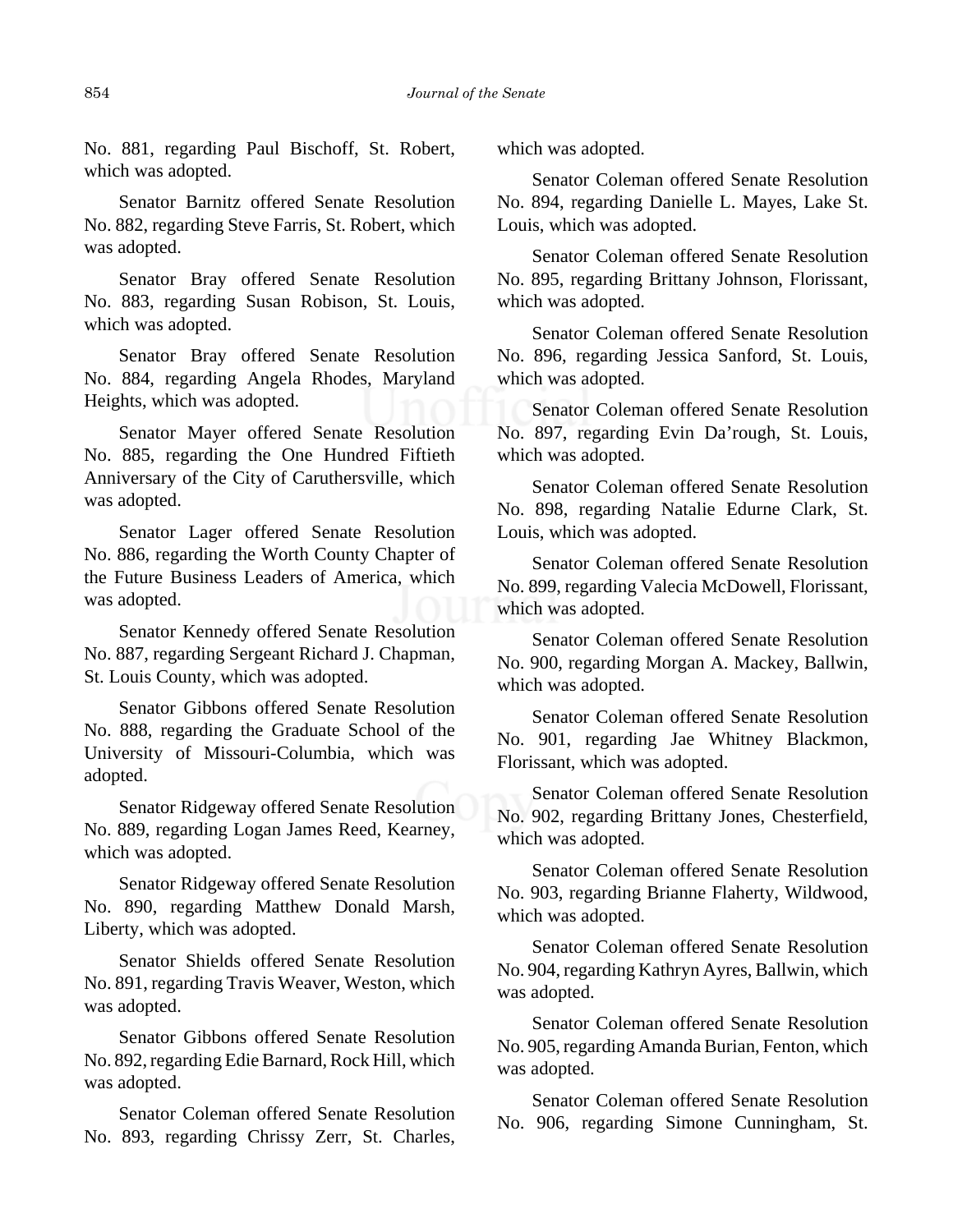Louis, which was adopted.

Senator Coleman offered Senate Resolution No. 907, regarding Lauren Daly, St. Louis, which was adopted.

Senator Coleman offered Senate Resolution No. 908, regarding Caroline Johnson, Wildwood, which was adopted.

Senator Coleman offered Senate Resolution No. 909, regarding Kayla Martin, Wentzville, which was adopted.

Senator Coleman offered Senate Resolution No. 910, regarding Chelsea McGartland, Wildwood, which was adopted.

Senator Coleman offered Senate Resolution No. 911, regarding Catie Mohrmann, St. Charles, which was adopted.

Senator Coleman offered Senate Resolution No. 912, regarding Marjorie Powers, Affton, which was adopted.

Senator Coleman offered Senate Resolution No. 913, regarding Julia Anderson, Fenton, which was adopted.

Senator Coleman offered Senate Resolution No. 914, regarding Barbara Barker, St. Peters, which was adopted.

Senator Coleman offered Senate Resolution No. 915, regarding Kimberly Bauer, St. Peters, which was adopted.

Senator Coleman offered Senate Resolution No. 916, regarding Sharami-Tara Brown, Hillsboro, which was adopted.

Senator Coleman offered Senate Resolution No. 917, regarding Jamie Cordia, Maryland Heights, which was adopted.

Senator Coleman offered Senate Resolution No. 918, regarding Kimberly M. Dick, Florissant, which was adopted.

Senator Coleman offered Senate Resolution No. 919, regarding Bridget Julianna Calandro, Wildwood, which was adopted.

Senator Coleman offered Senate Resolution No. 920, regarding Elizabeth Grondalski, St. Louis, which was adopted.

Senator Coleman offered Senate Resolution No. 921, regarding Kelsea Inman, Ste. Genevieve, which was adopted.

Senator Coleman offered Senate Resolution No. 922, regarding Brittany Johnson, St. Louis, which was adopted.

Senator Coleman offered Senate Resolution No. 923, regarding Jalyn Lee Jones, St. Charles, which was adopted.

Senator Coleman offered Senate Resolution No. 924, regarding Jocelyn Briana McLin, Florissant, which was adopted.

Senator Coleman offered Senate Resolution No. 925, regarding Stephanie Oexeman, St. Louis, which was adopted.

Senator Coleman offered Senate Resolution No. 926, regarding Katherine Wintergalen, St. Louis, which was adopted.

Senator Coleman offered Senate Resolution No. 927, regarding Elizabeth Zerkel, St. Louis, which was adopted.

Senator Coleman offered Senate Resolution No. 928, regarding Shannon Slavik, Florissant, which was adopted.

Senator Coleman offered Senate Resolution No. 929, regarding Laura Nicklaus, Webster Groves, which was adopted.

Senator Coleman offered Senate Resolution No. 930, regarding Victoria R. Casanta, Ballwin, which was adopted.

Senator Coleman offered Senate Resolution No. 931, regarding Shater'ra K. Lee, St. Louis, which was adopted.

Senator Coleman offered Senate Resolution No. 932, regarding Krichel Childress, St. Louis,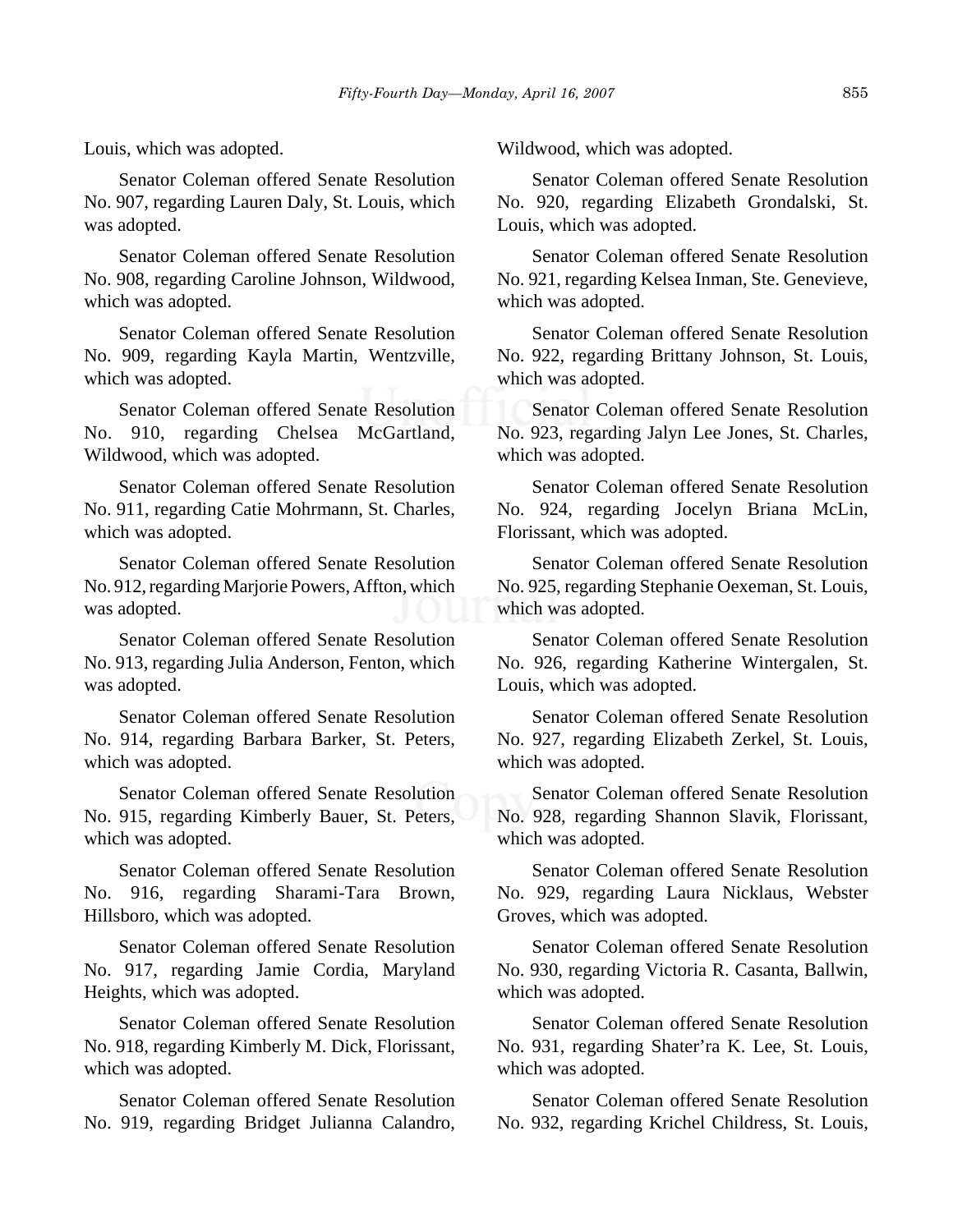which was adopted.

Senator Bray offered Senate Resolution No. 933, regarding Ladue DECA, which was adopted.

Senator Graham offered Senate Resolution No. 934, regarding Wayne Boykin, which was adopted.

Senator Graham offered Senate Resolution No. 935, regarding Alice Vaughn, which was adopted.

Senator Shields offered Senate Resolution No. 936, regarding John Hooser, Platte City, which was adopted.

Senator Engler offered Senate Resolution No. 937, regarding Arcadia Valley High School Key Club, Ironton, which was adopted.

Senator Engler offered Senate Resolution No. 938, regarding the Two Hundredth Anniversary of the Potosi United Methodist Church, which was adopted.

Senator Engler offered Senate Resolution No. 939, regarding Marvin Skiles, Park Hills, which was adopted.

Senator Champion offered Senate Resolution No. 940, regarding the Fiftieth Anniversary of Baptist Temple, Springfield, which was adopted.

Senator Griesheimer offered Senate Resolution No. 941, regarding Thomas Peter Schoenenberger and Barbara Christina Affolter, St. Gallen, Switzerland, which was adopted.

Senator Lager offered Senate Resolution No. 942, regarding the Greater Maryville Chamber of Commerce, which was adopted.

 Senator Ridgeway offered Senate Resolution No. 943, regarding USAFR Captain Lisa Gaines, which was adopted.

Senator Ridgeway offered Senate Resolution No. 944, regarding Caleb Raines Remboldt, which was adopted.

Senator Ridgeway offered Senate Resolution No. 945, regarding Jonathon Clifford Kinate, which was adopted.

Senator Ridgeway offered Senate Resolution No. 946, regarding Andrew Mark Alshouse, which was adopted.

Senator Ridgeway offered Senate Resolution No. 947, regarding Timothy Charles "Tim" Schlee, which was adopted.

Senator Ridgeway offered Senate Resolution No. 948, regarding Mike Weber, Clay County, which was adopted.

Senator Shields offered Senate Resolution No. 949, regarding Javada Brown, Weatherby Lake, which was adopted.

Senator Griesheimer offered Senate Resolution No. 950, regarding the Twentieth Anniversary of Developmental Services of Franklin County, which was adopted.

# **REPORTS OF STANDING COMMITTEES**

Senator Shields, Chairman of the Committee on Rules, Joint Rules, Resolutions and Ethics, submitted the following reports:

Mr. President: Your Committee on Rules, Joint Rules, Resolutions and Ethics, to which were referred **SS** for **SB 40** and **SS** for **SB 31**, begs leave to report that it has examined the same and finds that the bills have been truly perfected and that the printed copies furnished the Senators are correct.

Senator Goodman, Chairman of the Committee on Governmental Accountability and Fiscal Oversight, submitted the following report:

Mr. President: Your Committee on Governmental Accountability and Fiscal Oversight, to which was referred **SS** for **SCS** for **HCS** for **HB 327**, begs leave to report that it has considered the same and recommends that the bill do pass.

## **SENATE BILLS FOR PERFECTION**

Senator Champion moved that **SB 86**, with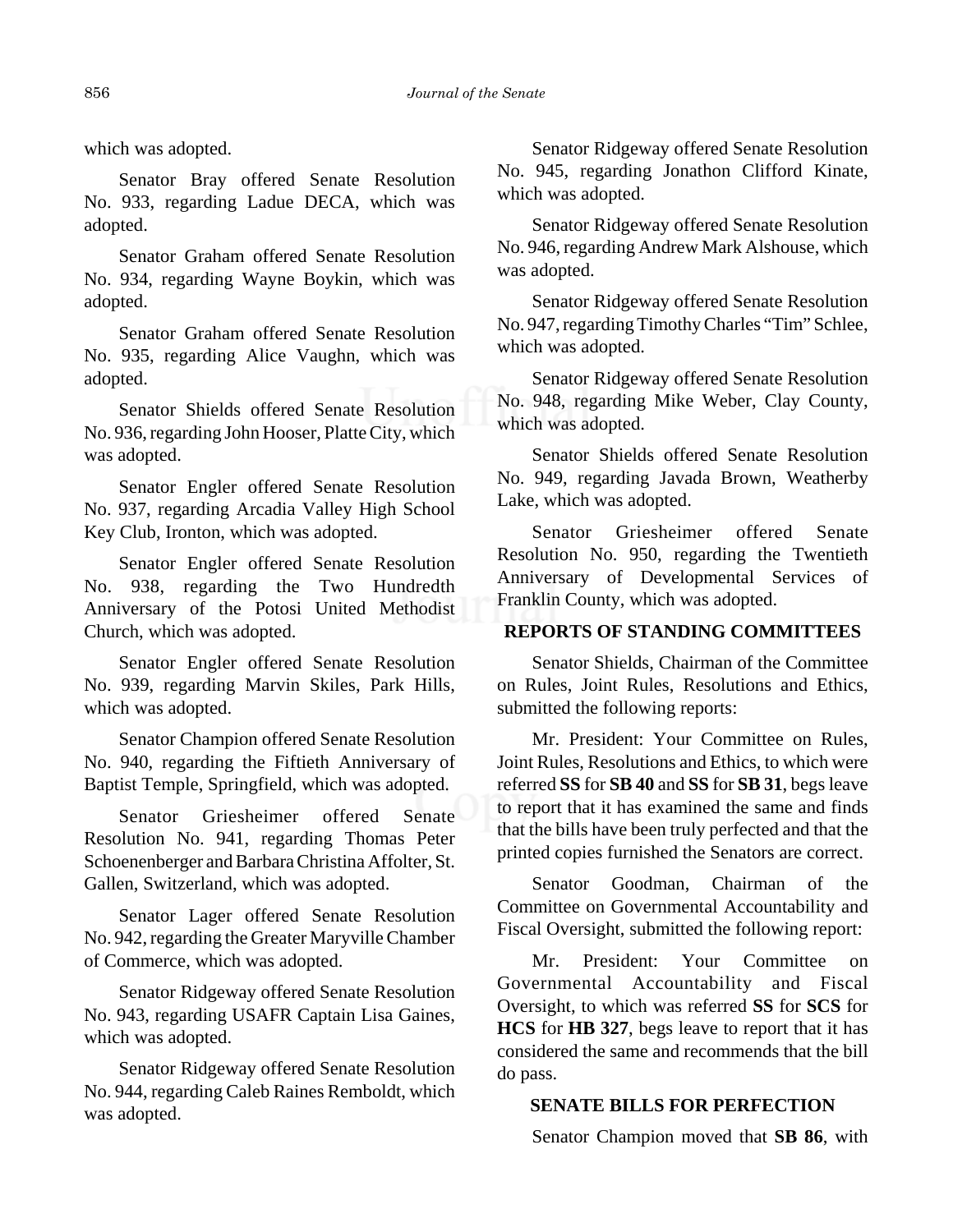**SCS**, be called from the Informal Calendar and taken up for perfection, which motion prevailed.

#### **SCS** for **SB 86**, entitled:

## SENATE COMMITTEE SUBSTITUTE FOR SENATE BILL NO. 86

An Act to repeal section 135.327, RSMo, and to enact in lieu thereof one new section relating to the children in crisis tax credit program, with an emergency clause.

Was taken up.

Senator Champion moved that **SCS** for **SB 86** be adopted, which motion prevailed.

On motion of Senator Champion, **SCS** for **SB 86** was declared perfected and ordered printed.

#### **HOUSE BILLS ON THIRD READING**

#### **HCS** for **HB 678**, entitled:

An Act to amend chapter 171, RSMo, by adding thereto one new section relating to school attendance in inclement weather, with an emergency clause.

Was called from the Consent Calendar and taken up by Senator Goodman.

On motion of Senator Goodman, **HCS** for **HB 678** was read the 3rd time and passed by the following vote:

#### YEAS—Senators

| <b>Barnitz</b> | Bartle         | <b>Bray</b> | Callahan       |
|----------------|----------------|-------------|----------------|
| Champion       | <b>Clemens</b> | Coleman     | Crowell        |
| Days           | Engler         | Gibbons     | Goodman        |
| Graham         | Green          | Griesheimer | Gross          |
| Kennedy        | Koster         | Lager       | Loudon         |
| Mayer          | McKenna        | Nodler      | Purgason       |
| Ridgeway       | Rupp           | Scott       | <b>Shields</b> |
| Shoemyer       | Smith          | Stouffer    | Vogel          |
| Wilson-33      |                |             |                |

NAYS—Senators—None

Absent—Senator Justus—1

Absent with leave—Senators—None

Vacancies—None

The President declared the bill passed.

The emergency clause was adopted by the following vote:

| YEAS—Senators  |           |             |          |
|----------------|-----------|-------------|----------|
| <b>Barnitz</b> | Bartle    | Bray        | Callahan |
| Champion       | Clemens   | Coleman     | Crowell  |
| Days           | Engler    | Gibbons     | Goodman  |
| Graham         | Green     | Griesheimer | Gross    |
| <b>Justus</b>  | Kennedy   | Koster      | Lager    |
| Loudon         | Mayer     | McKenna     | Nodler   |
| Purgason       | Ridgeway  | Rupp        | Scott    |
| <b>Shields</b> | Shoemyer  | Smith       | Stouffer |
| Vogel          | Wilson—34 |             |          |

NAYS—Senators—None

Absent—Senators—None

Absent with leave—Senators—None

Vacancies—None

On motion of Senator Goodman, title to the bill was agreed to.

Senator Goodman moved that the vote by which the bill passed be reconsidered.

Senator Shields moved that motion lay on the table, which motion prevailed.

The Senate observed a moment of prayer for the victims and survivors of the Virginia Tech shootings.

Senator Crowell requested unanimous consent of the body to correct the committee report made by the Committee on Pensions, Veterans' Affairs and General Laws, April 12, 2007, on **SB 348** and others, stating that the report should have read: "to which were referred **SB 348**, **SB 626** and **SB 461**", which request was granted.

Senator Griesheimer moved that **SS** for **SCS**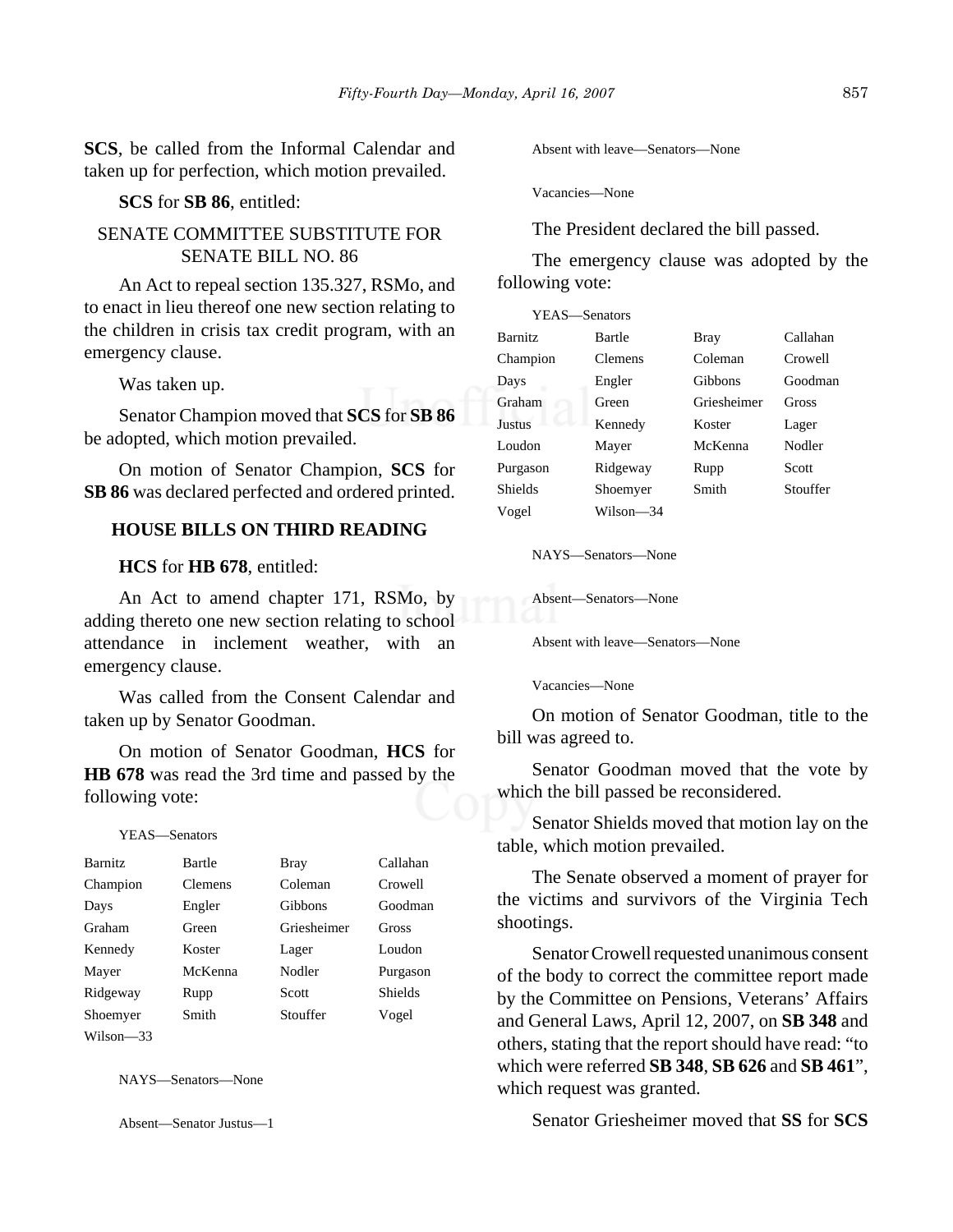for **HCS** for **HB 327**, as amended, be called from the Informal Calendar and again taken up for 3rd reading and final passage, which motion prevailed.

On motion of Senator Griesheimer, **SS** for **SCS** for **HCS** for **HB 327**, as amended, was read the 3rd time and passed by the following vote:

| YEAS—Senators |          |          |                |
|---------------|----------|----------|----------------|
| Bray          | Callahan | Champion | <b>Clemens</b> |
| Coleman       | Crowell  | Days     | Engler         |
| Gibbons       | Goodman  | Graham   | Green          |
| Griesheimer   | Gross    | Justus   | Kennedy        |
| Koster        | Loudon   | Mayer    | McKenna        |
| Nodler        | Ridgeway | Rupp     | <b>Shields</b> |
| Shoemyer      | Smith    | Vogel    | Wilson—28      |
|               |          |          |                |
|               |          |          |                |

NAYS—Senators

Barnitz Bartle Lager Purgason Scott Stouffer—6

Absent—Senators—None

Absent with leave—Senators—None

Vacancies—None

The President declared the bill passed.

The emergency clause was adopted by the following vote:

| YEAS—Senators |                |           |                |  |
|---------------|----------------|-----------|----------------|--|
| <b>Bray</b>   | Callahan       | Champion  | <b>Clemens</b> |  |
| Coleman       | Crowell        | Days      | Engler         |  |
| Gibbons       | Graham         | Green     | Griesheimer    |  |
| Gross         | Justus         | Kennedy   | Koster         |  |
| Loudon        | Mayer          | McKenna   | Nodler         |  |
| Rupp          | <b>Shields</b> | Shoemyer  | Smith          |  |
| Stouffer      | Vogel          | Wilson—27 |                |  |
|               |                |           |                |  |
|               | NAYS—Senators  |           |                |  |

| Barnitz  | Bartle   | Goodman     | Lager |
|----------|----------|-------------|-------|
| Purgason | Ridgeway | $Scott - 7$ |       |

Absent—Senators—None

Absent with leave—Senators—None

Vacancies—None

On motion of Senator Griesheimer, title to the bill was agreed to.

Senator Griesheimer moved that the vote by which the bill passed be reconsidered.

Senator Shields moved that motion lay on the table, which motion prevailed.

## **THIRD READING OF SENATE BILLS**

**SS No. 2** for **SCS** for **SB 204**, introduced by Senator Stouffer, entitled:

# SENATE SUBSTITUTE NO. 2 FOR SENATE COMMITTEE SUBSTITUTE FOR SENATE BILL NO. 204

An Act to repeal sections 142.031, 414.255, and 414.365, RSMo, and to enact in lieu thereof three new sections relating to biodiesel, with penalty provisions.

Was taken up.

On motion of Senator Stouffer, **SS No. 2** for **SCS** for **SB 204** was read the 3rd time and passed by the following vote:

| YEAS—Senators  |          |                |                |
|----------------|----------|----------------|----------------|
| <b>Barnitz</b> | Bray     | Champion       | <b>Clemens</b> |
| Coleman        | Crowell  | Days           | Engler         |
| <b>Gibbons</b> | Goodman  | Graham         | Griesheimer    |
| Justus         | Kennedy  | Koster         | Lager          |
| Loudon         | Mayer    | McKenna        | Nodler         |
| Rupp           | Scott    | <b>Shields</b> | Shoemyer       |
| Smith          | Stouffer | Vogel          | Wilson—28      |
|                |          |                |                |

|          | NAYS—Senators |       |       |
|----------|---------------|-------|-------|
| Bartle   | Callahan      | Green | Gross |
| Purgason | Rideway—6     |       |       |

Absent—Senators—None

Absent with leave—Senators—None

Vacancies—None

The President declared the bill passed.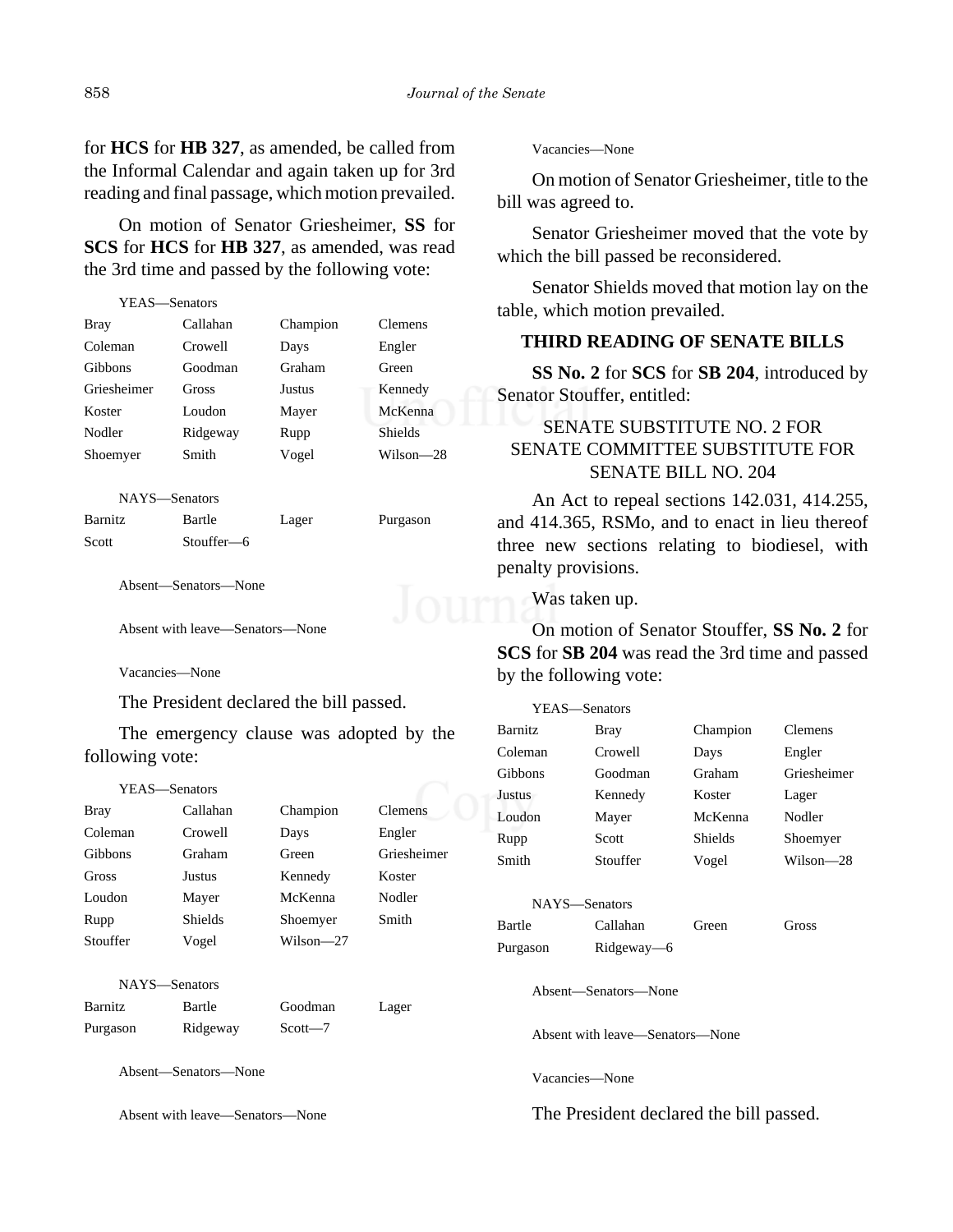On motion of Senator Stouffer, title to the bill was agreed to.

Senator Stouffer moved that the vote by which the bill passed be reconsidered.

Senator Shields moved that motion lay on the table, which motion prevailed.

## **SENATE BILLS FOR PERFECTION**

At the request of Senator Loudon, **SB 668**, with **SCS**, was placed on the Informal Calendar.

At the request of Senator Koster, **SB 496**, with **SCS**, was placed on the Informal Calendar.

**SB 660**, **SB 553**, **SB 557**, **SB 167**, **SB 258**, **SB 114** and **SB 378**, with **SCS**, were placed on the Informal Calendar.

**SB 555** and **SB 38**, with **SCS**, were placed on the Informal Calendar.

**SB 499**, with **SCS**, was placed on the Informal Calendar.

**SB 572** was placed on the Informal Calendar.

**SB 627** was placed on the Informal Calendar.

At the request of Senator Engler, **SB 599**, with **SCS**, was placed on the Informal Calendar.

**SB 205**, with **SCS**, was placed on the Informal Calendar.

At the request of Senator Lager, **SB 521**, with **SCS**, was placed on the Informal Calendar.

Senator Goodman moved that **SB 611**, with **SCS**, be taken up for perfection, which motion prevailed.

#### **SCS** for **SB 611**, entitled:

## SENATE COMMITTEE SUBSTITUTE FOR SENATE BILL NO. 611

An Act to repeal sections 600.011 and 600.042, RSMo, and to enact in lieu thereof four new sections relating to the public defender system.

Was taken up.

Senator Goodman moved that **SCS** for **SB 611** be adopted.

Senator Gross offered **SA 1**:

SENATE AMENDMENT NO. 1

Amend Senate Committee Substitute for Senate Bill No. 611, Page 4, Section 600.047, Lines 1-2, by striking all of said lines and inserting in lieu thereof the following:

"**600.047. 1. Subject to appropriations, moneys from the general revenue fund may be appropriated for the purpose of paying contract counsel to represent eligible**"; and

Further amend said bill and section, page 5, lines 19-26, by striking all of said lines from the bill; and

Further amend said bill, section, and page, lines 27-28, by striking all of said lines and inserting in lieu thereof the following:

# "**2. The office of the Missouri state public defender shall have the**"; and

Further amend said bill, section, and page, line 35 by striking the words "the contract indigent defense fund" and inserting in lieu thereof the following:

#### "**the provisions of this section**"; and

Further amend line 49 by striking the words "This fund" and inserting in lieu thereof the following:

"**Moneys from the general revenue fund**"; and

Further amend line 52 by striking the words "the fund" and inserting in lieu thereof the following:

#### "**moneys from the general revenue fund**".

Senator Gross moved that the above amendment be adopted, which motion prevailed.

Senator Goodman moved that **SCS** for **SB 611**, as amended, be adopted, which motion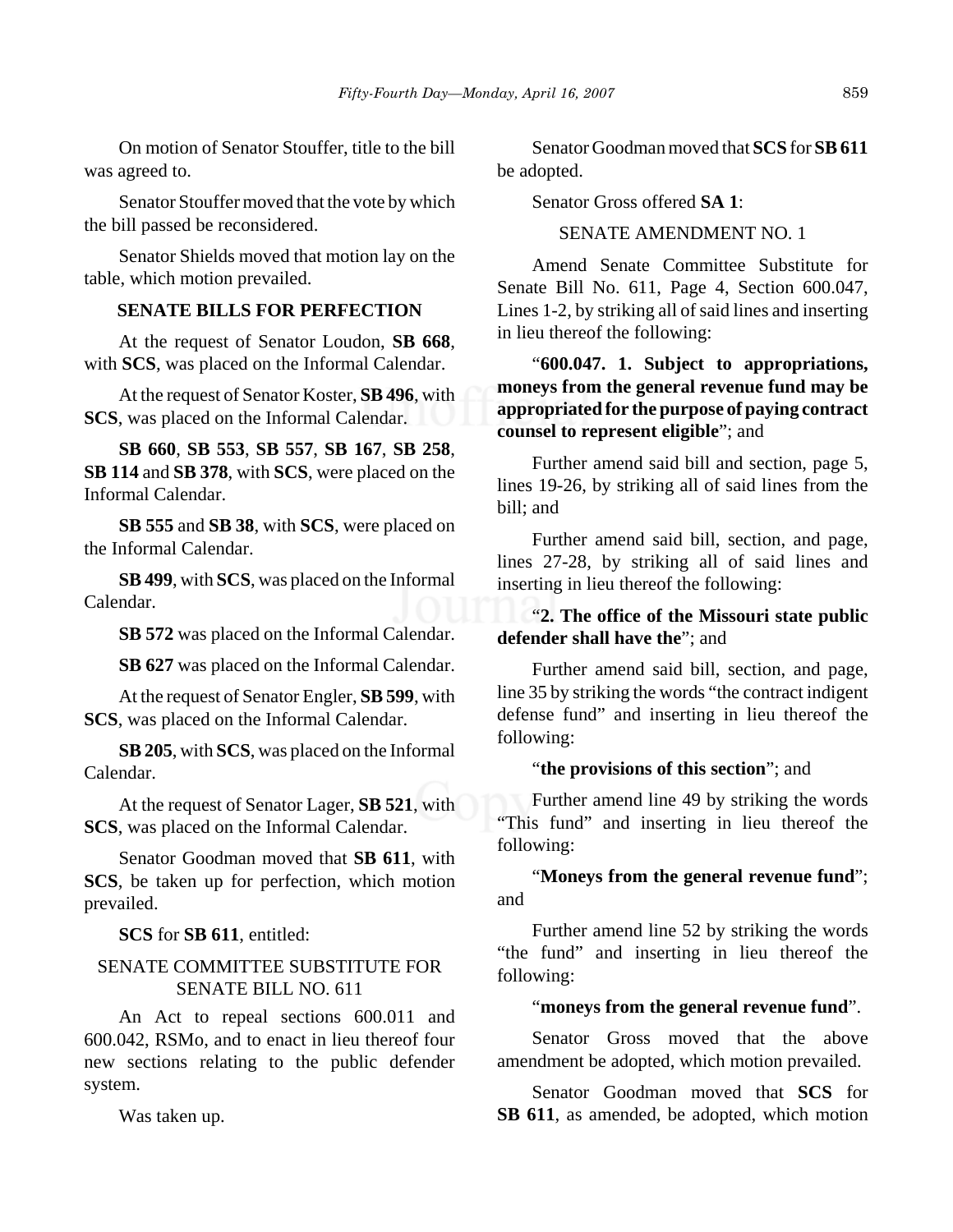prevailed.

On motion of Senator Goodman, **SCS** for **SB 611**, as amended, was declared perfected and ordered printed.

President Pro Tem Gibbons assumed the Chair.

## **SIGNING OF BILLS**

The President Pro Tem announced that all other business would be suspended and **SS** for **HCS** for **HB 453**, having passed both branches of the General Assembly, would be read at length by the Secretary, and if no objections be made, the bill would be signed by the President Pro Tem to the end that it may become law. No objections being made, the bill was so read by the Secretary and signed by the President Pro Tem.

Senator Scott assumed the Chair.

## **SENATE BILLS FOR PERFECTION**

Senator Loudon moved that **SB 5**, with **SCS**, be called from the Informal Calendar and taken up for perfection, which motion prevailed.

**SCS** for **SB 5**, entitled:

# SENATE COMMITTEE SUBSTITUTE FOR SENATE BILL NO. 5

An Act to repeal sections 573.025, 573.035, and 573.037, RSMo, and to enact in lieu thereof five new sections relating to child pornography, with penalty provisions.

Was taken up.

Senator Loudon moved that **SCS** for **SB 5** be adopted.

Senator Loudon offered **SS** for **SCS** for **SB 5**, entitled:

# SENATE SUBSTITUTE FOR SENATE COMMITTEE SUBSTITUTE FOR SENATE BILL NO. 5

An Act to repeal sections 195.503, 573.025, 573.035, 573.037, and 650.120, RSMo, and to enact in lieu thereof seven new sections relating to sexual offenses against children, with penalty provisions and an emergency clause for certain sections.

Senator Loudon moved that **SS** for **SCS** for **SB 5** be adopted.

Senator Engler assumed the Chair.

Senator Graham offered **SA 1**, which was read:

## SENATE AMENDMENT NO. 1

Amend Senate Substitute for Senate Committee Substitute for Senate Bill No. 5, Page 8, Section 650.120, Line 10 of said page, by inserting after all of said line the following:

"**Section 1. A child custody order shall be modified if a parent having sole or joint custody of a child is in a continuing social relationship of a romantic or intimate nature with a person required to register as a sex offender under section 589.400 to 589.425, RSMo.**"; and

Further amend the title and enacting clause accordingly.

Senator Graham moved that the above amendment be adopted.

Senator Loudon offered **SA 1** to **SA 1**, which was read:

> SENATE AMENDMENT NO. 1 TO SENATE AMENDMENT NO. 1

Amend Senate Amendment No. 1 to Senate Substitute for Senate Committee Substitute for Senate Bill No. 5, Page 1, Section 1, Line 3, by striking the word "shall" and inserting the word "**may**".

Senator Loudon moved that the above amendment be adopted, which motion prevailed.

**SA 1**, as amended, was again taken up.

Senator Graham moved that the above amendment be adopted, which motion prevailed.

Senator Coleman offered **SA 2**, which was read: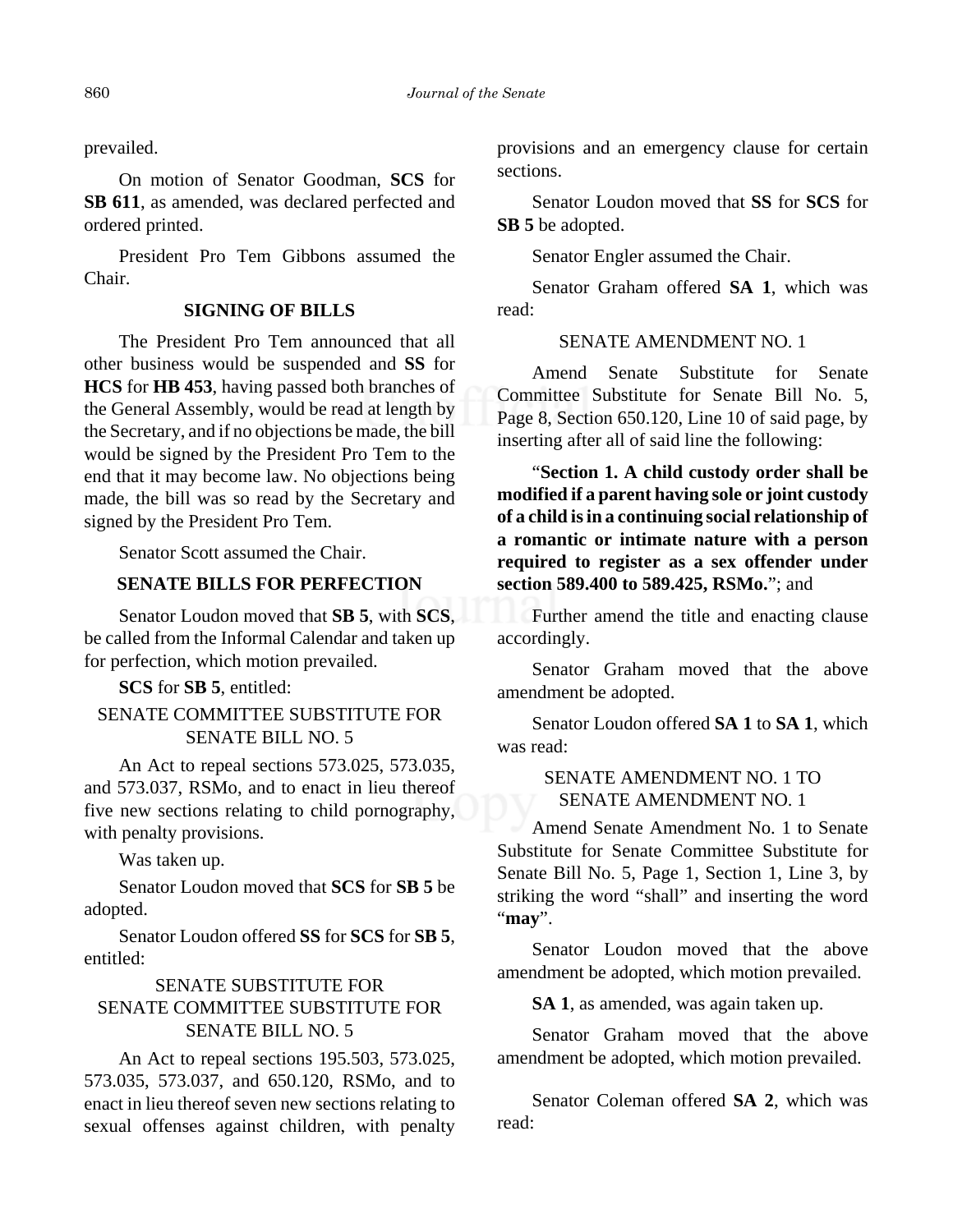#### SENATE AMENDMENT NO. 2

Amend Senate Substitute for Senate Committee Substitute for Senate Bill No. 5, Page 2, Section 537.047, Line 14, by inserting immediately at the end of said line the following:

"**Any person deemed to have sustained injury or illness as described by this section shall be deemed to have sustained damages of no less than one hundred fifty thousand dollars in value.**".

Senator Coleman moved that the above amendment be adopted, which motion prevailed.

President Kinder assumed the Chair.

Senator Goodman assumed the Chair.

Senator Bartle offered **SA 3**:

## SENATE AMENDMENT NO. 3

Amend Senate Substitute for Senate Committee Substitute for Senate Bill No. 5, Page 2, Section 537.047, Line 23, by inserting immediately after all of said line the following:

" $566.147$ . 1. Any person who, since July 1, 1979, has been or hereafter has pleaded guilty or nolo contendere to, or been convicted of, or been found guilty of violating any of the provisions of this chapter or the provisions of subsection 2 of section 568.020, RSMo, incest; section 568.045, RSMo, endangering the welfare of a child in the first degree; subsection 2 of section 568.080, RSMo, use of a child in a sexual performance; section 568.090, RSMo, promoting a sexual performance by a child; section 573.023, RSMo, sexual exploitation of a minor; section 573.025, RSMo, promoting child pornography in the first degree; section 573.035, RSMo, promoting child pornography in the second degree; section 573.037, RSMo, possession of child pornography, or section 573.040, RSMo, furnishing pornographic material to minors; shall not reside within one thousand feet of any public school as defined in section 160.011, RSMo, or any private school giving instruction in a grade or grades not higher than the twelfth grade, or child-care facility as defined in section 210.201, RSMo, which is in existence at the time the individual begins to reside at the location.

2. If such person has already established a residence and a public school, a private school, or child-care facility is subsequently built or placed within one thousand feet of such person's residence, then such person shall, within one week of the opening of such public school, private school, or child-care facility, notify the county sheriff where such public school, private school, or child-care facility is located that he or she is now residing within one thousand feet of such public school, private school, or child-care facility and shall provide verifiable proof to the sheriff that he or she resided there prior to the opening of such public school, private school, or child-care facility.

3. **[**For purposes of this section, "resides" means sleeps in a residence, which may include more than one location and may be mobile or transitory**] The distance specified in subsections 1 and 2 of this section shall be determined by measuring the shortest distance between the property line of the person's residence and the property line of the school or child-care facility**.

4. Violation of the provisions of subsection 1 of this section is a class D felony except that the second or any subsequent violation is a class B felony. Violation of the provisions of subsection 2 of this section is a class A misdemeanor except that the second or subsequent violation is a class D felony."; and

Further amend said bill, section B, page 8, line 12 by inserting immediately after "195.503" the following: ", 566.147"; and further amend line 17 by inserting immediately after "195.503" the following: ", 566.147"; and

Further amend the title and enacting clause accordingly.

Senator Bartle moved that the above amendment be adopted, which motion prevailed.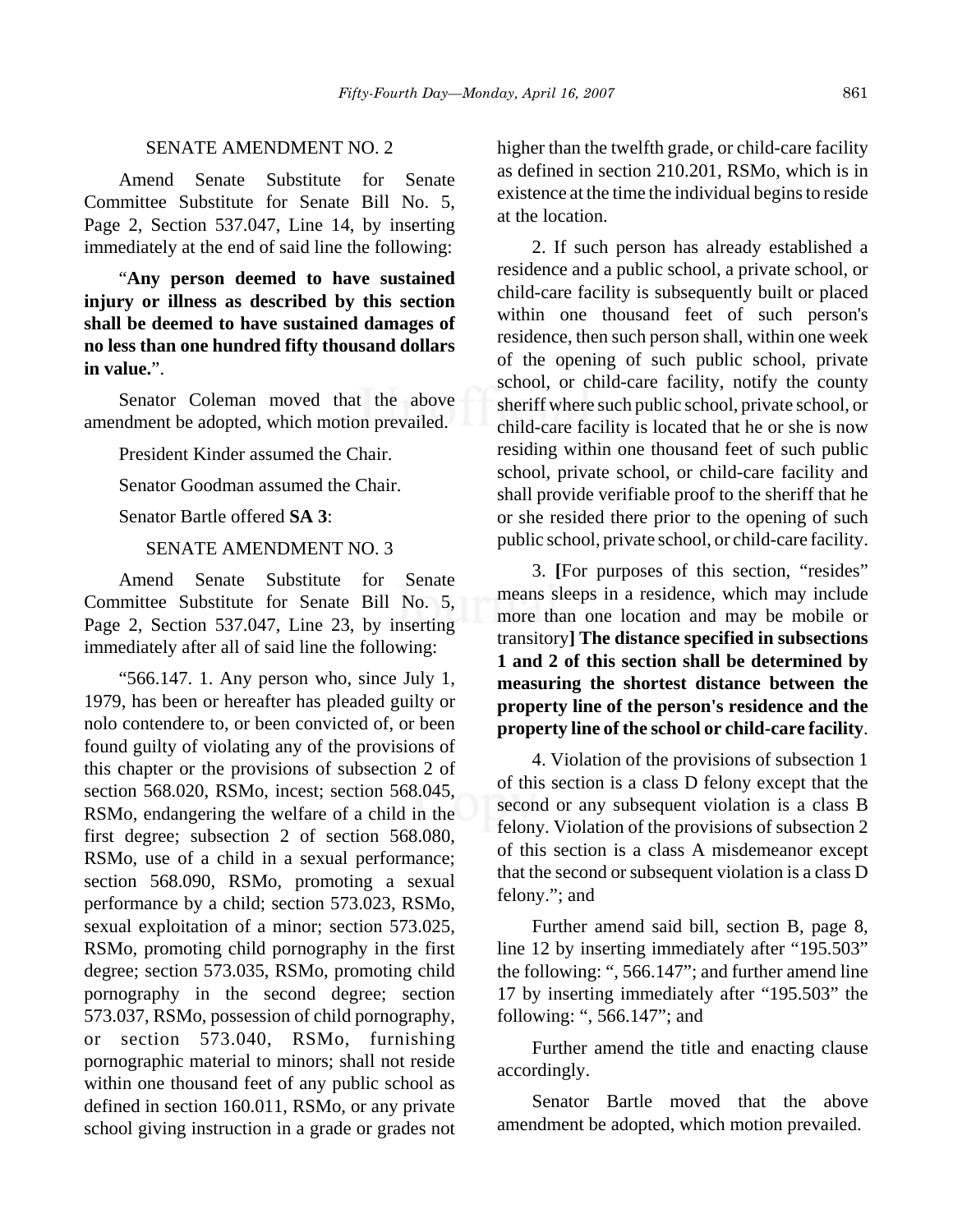Senator Loudon moved that **SS** for **SCS** for **SB 5**, as amended, be adopted, which motion prevailed.

On motion of Senator Loudon, **SS** for **SCS** for **SB 5**, as amended, was declared perfected and ordered printed.

**SB 537** was placed on the Informal Calendar.

**SB 523**, with **SCS**, was placed on the Informal Calendar.

**SB 542**, with **SCS**, was placed on the Informal Calendar.

**SB 592**, with **SCS**, was placed on the Informal Calendar.

**SB 664**, with **SCS**, was placed on the Informal Calendar.

**SB 212** was placed on the Informal Calendar.

**SB 654** was placed on the Informal Calendar.

**SB 563**, with **SCS**, was placed on the Informal Calendar.

**SB 635**, with **SCS**, was placed on the Informal Calendar.

**SB 586**, with **SCS**, was placed on the Informal Calendar.

**SB 358** was placed on the Informal Calendar.

Senator McKenna moved that **SB 616**, with **SCS**, be taken up for perfection, which motion prevailed.

**SCS** for **SB 616**, entitled:

## SENATE COMMITTEE SUBSTITUTE FOR SENATE BILL NO. 616

An Act to repeal sections 311.070 and 311.240, RSMo, and to enact in lieu thereof five new sections relating to liquor control, with penalty provisions.

Was taken up.

Senator McKenna moved that **SCS** for **SB 616** be adopted.

Senator McKenna offered **SS** for **SCS** for **SB 616**, entitled:

# SENATE SUBSTITUTE FOR SENATE COMMITTEE SUBSTITUTE FOR SENATE BILL NO. 616

An Act to repeal sections 311.070, 311.174, 311.178, 311.190, and 311.240, and to enact in lieu thereof nine new sections relating to liquor control, with penalty provisions.

Senator McKenna moved that **SS** for **SCS** for **SB 616** be adopted.

Senator Engler offered **SA 1**, which was read:

## SENATE AMENDMENT NO. 1

Amend Senate Substitute for Senate Committee Substitute for Senate Bill No. 616, Page 17, Section 311.070, Line 20, by inserting immediately after the word "sold" the following: "**["**; and further amend line 21 by inserting after the word "winery" the following:

"**]. No holder of a wine manufacturer license, or any employee, officer, agent, subsidiary, or affiliate thereof, shall have more than six licenses to sell intoxicating liquor by the drink at retail for consumption on the premises**".

Senator Engler moved that the above amendment be adopted, which motion prevailed.

Senator Callahan offered **SA 2**, which was read:

## SENATE AMENDMENT NO. 2

Amend Senate Substitute for Senate Committee Substitute for Senate Bill No. 616, Page 23, Section 311.178, Line 12, by deleting "**[**"; and

Further amend same page, same section, line 13, by striking "2007.**]**" and insert in lieu thereof "**2009.**".

Senator Callahan moved that the above amendment be adopted, which motion prevailed.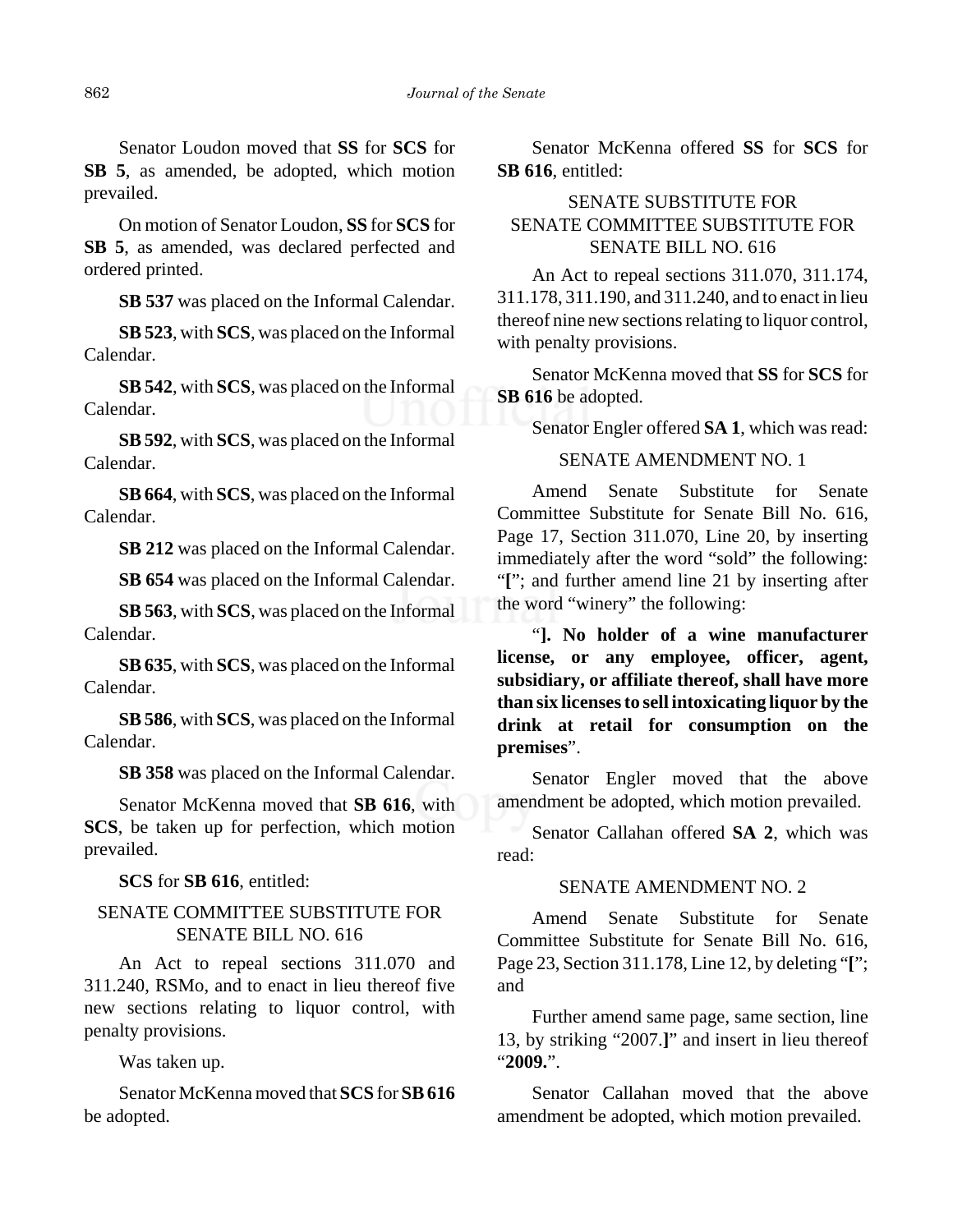Senator McKenna moved that **SS** for **SCS** for **SB 616**, as amended, be adopted, which motion prevailed.

On motion of Senator McKenna, **SS** for **SCS** for **SB 616**, as amended, was declared perfected and ordered printed.

Senator Koster moved that **SB 496**, with **SCS**, be called from the Informal Calendar and taken up for perfection, which motion prevailed.

### **SCS** for **SB 496**, entitled:

## SENATE COMMITTEE SUBSTITUTE FOR SENATE BILL NO. 496

An Act to repeal sections 58.720, 194.210, 194.220, 194.230, 194.233, 194.240, 194.250, 194.260, 194.270, 194.280, 194.290, and 194.304, RSMo, and to enact in lieu thereof twenty-six new sections relating to anatomical gifts, with penalty provisions.

Was taken up.

Senator Koster moved that **SCS** for **SB 496** be adopted.

Senator Koster offered **SS** for **SCS** for **SB 496**, entitled:

## SENATE SUBSTITUTE FOR SENATE COMMITTEE SUBSTITUTE FOR SENATE BILL NO. 496

An Act to repeal sections 58.451, 58.720, 194.210, 194.220, 194.230, 194.233, 194.240, 194.250, 194.260, 194.270, 194.280, 194.290, 194.304, and 302.171, RSMo, and to enact in lieu thereof twenty-eight new sections relating to anatomical gifts, with penalty provisions.

Senator Koster moved that **SS** for **SCS** for **SB 496** be adopted.

Senator Griesheimer assumed the Chair.

Senator Justus offered **SA 1**:

#### SENATE AMENDMENT NO. 1

Amend Senate Substitute for Senate Committee Substitute for Senate Bill No. 496, Page 15, Section 58.785, Line 8, by inserting immediately after all of said line the following:

"194.119. 1. As used in this section, the term "right of sepulcher" means the right to choose and control the burial, cremation, or other final disposition of a dead human body.

2. For purposes of this chapter and chapters 193, 333, and 436, RSMo, and in all cases relating to the custody, control, and disposition of deceased human remains, including the common law right of sepulcher, where not otherwise defined, the term "next-of-kin" means the following persons in the priority listed if such person is eighteen years of age or older, is mentally competent, and is willing to assume responsibility for the costs of disposition:

## (1) **An attorney-in-fact under a durable power of attorney that expressly refers to granting the right of sepulcher;**

**(2)** The surviving spouse;

**[**(2)**] (3)** Any surviving child of the deceased. If a surviving child is less than eighteen years of age and has a legal or natural guardian, such child shall not be disqualified on the basis of the child's age and such child's legal or natural guardian, if any, shall be entitled to serve in the place of the child unless such child's legal or natural guardian was subject to an action in dissolution from the deceased. In such event the person or persons who may serve as next-of-kin shall serve in the order provided in subdivisions (3) to (8) of this subsection;

**[**(3)**] (4)** (a) Any surviving parent of the deceased; or

(b) If the deceased is a minor, a surviving parent who has custody of the minor; or

(c) If the deceased is a minor and the deceased's parents have joint custody, the parent whose residence is the minor child's residence for purposes of mailing and education;

**[**(4)**] (5)** Any surviving sibling of the deceased;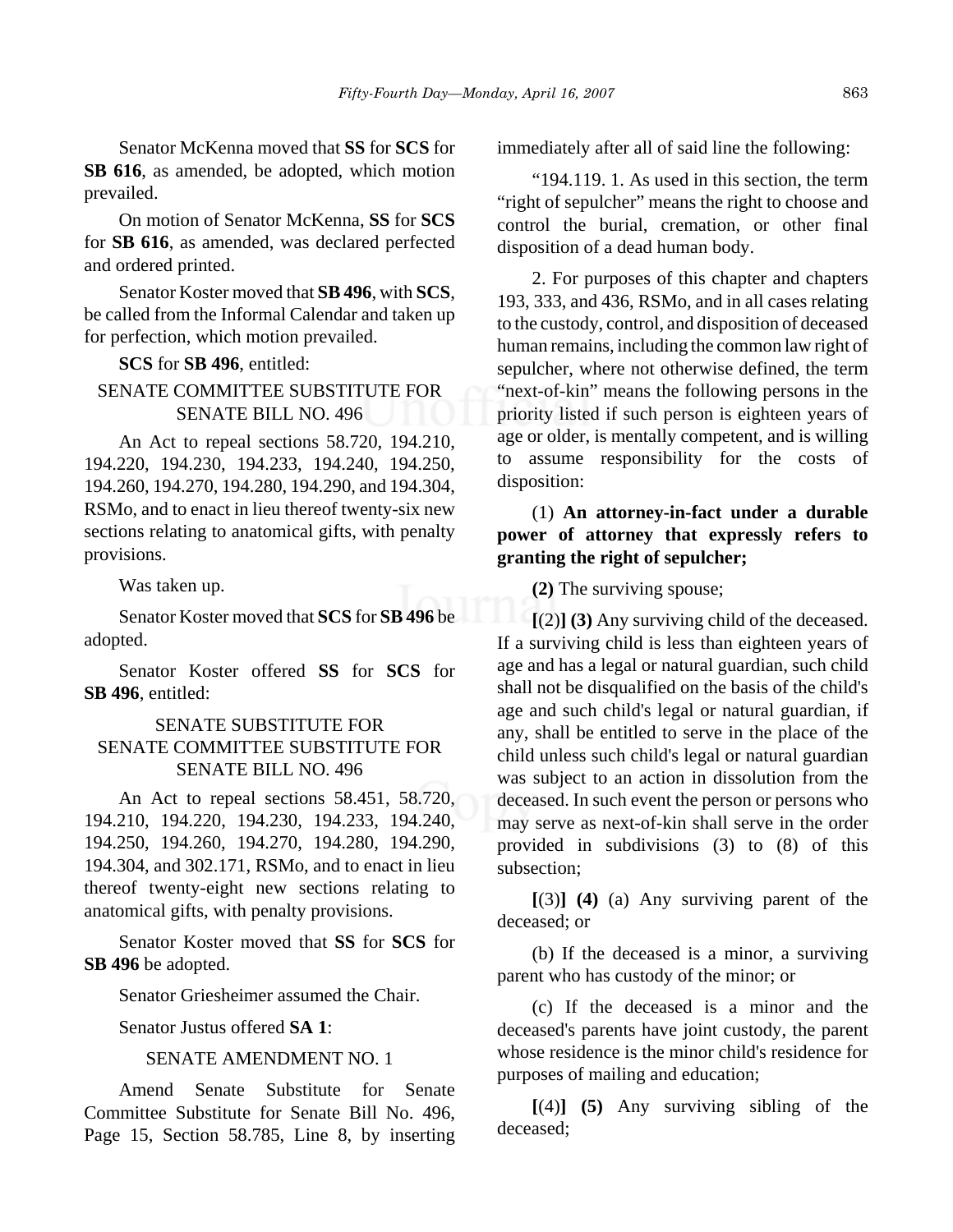**[**(5) Any person designated by the deceased to act as next-of-kin pursuant to a valid designation of right of sepulcher as provided in subsection 8 of this section;**]**

(6) The next nearest surviving relative of the deceased by consanguinity or affinity;

(7) Any person or friend who assumes financial responsibility for the disposition of the deceased's remains if no next-of-kin assumes such responsibility;

(8) The county coroner or medical examiner; provided however that such assumption of responsibility shall not make the coroner, medical examiner, the county, or the state financially responsible for the cost of disposition.

3. The next-of-kin of the deceased shall be entitled to control the final disposition of the remains of any dead human being consistent with all applicable laws, including all applicable health codes.

4. A funeral director or establishment is entitled to rely on and act according to the lawful instructions of any person claiming to be the next-of-kin of the deceased; provided however, in any civil cause of action against a funeral director or establishment licensed pursuant to this chapter for actions taken regarding the funeral arrangements for a deceased person in the director's or establishment's care, the relative fault, if any, of such funeral director or establishment may be reduced if such actions are taken in reliance upon a person's claim to be the deceased person's next-of-kin.

5. Any person who desires to exercise the right of sepulcher and who has knowledge of an individual or individuals with a superior right to control disposition shall notify such individual or individuals prior to making final arrangements.

6. If an individual with a superior claim is personally served with written notice from a person with an inferior claim that such person desires to exercise the right of sepulcher and the individual so served does not object within forty-eight hours of receipt, such individual shall be deemed to have waived such right. An individual with a superior right may also waive such right at any time if such waiver is in writing and dated.

7. If there is more than one person in a class who are equal in priority and the funeral director has no knowledge of any objection by other members of such class, the funeral director or establishment shall be entitled to rely on and act according to the instructions of the first such person in the class to make arrangements; provided that such person assumes responsibility for the costs of disposition and no other person in such class provides written notice of his or her objection.

**[**8. Any person may designate an individual to be his or her closest next-of-kin, regardless of blood or marital relationship, by means of a written instrument that is signed, dated, and verified. Such designation of right of sepulcher shall be witnessed by two persons, and shall contain the names and last known address of each person entitled to be next-of-kin but for the execution of the designation of right of sepulcher and who are higher in priority than the person so designated.**]**"; and

Further amend the title and enacting clause accordingly.

Senator Justus moved that the above amendment be adopted, which motion prevailed.

Senator Goodman assumed the Chair.

Senator Koster moved that **SS** for **SCS** for **SB 496**, as amended, be adopted, which motion prevailed.

On motion of Senator Koster, **SS** for **SCS** for **SB 496**, as amended, was declared perfected and ordered printed.

## **MESSAGES FROM THE GOVERNOR**

The following messages were received from the Governor, reading of which was waived: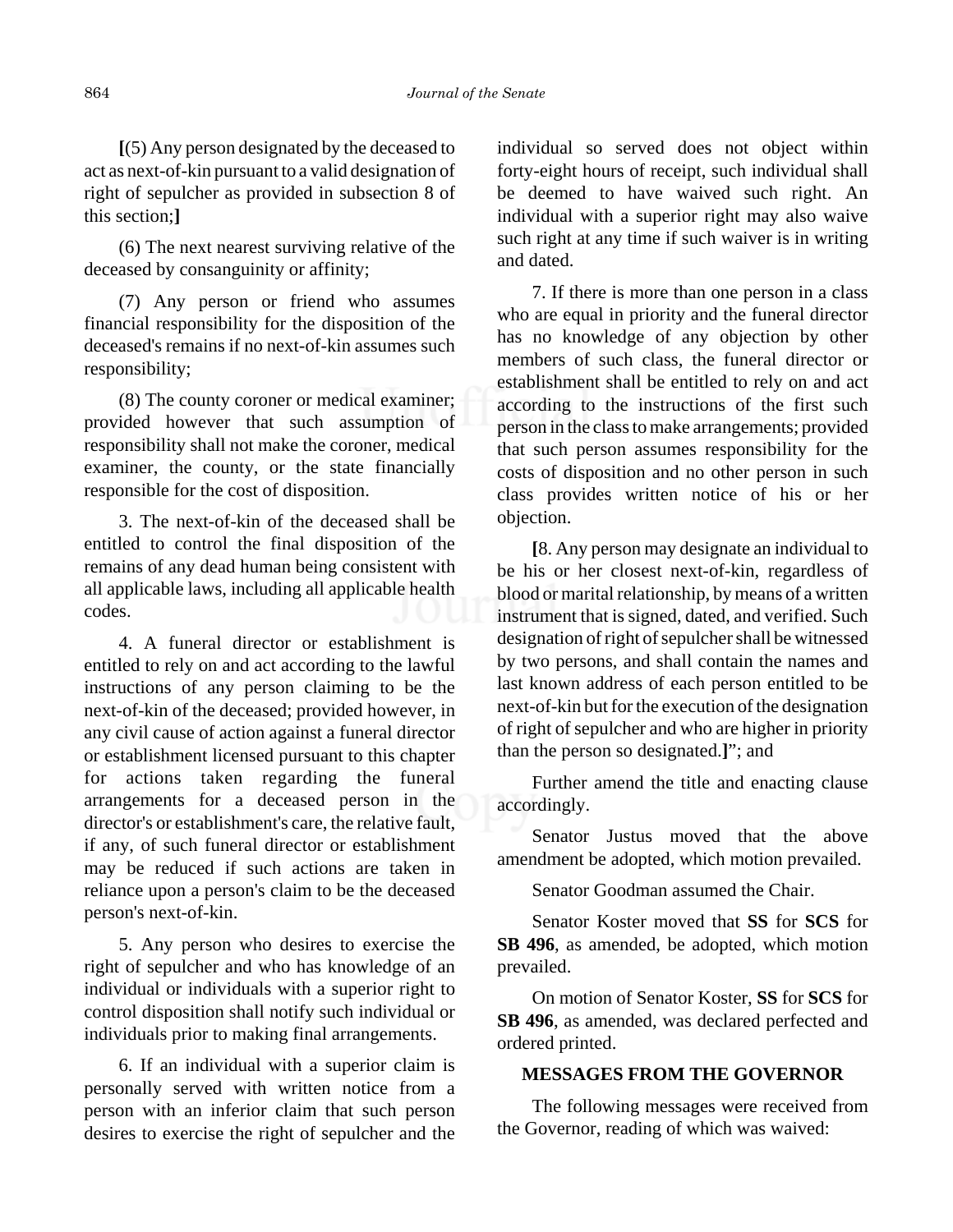OFFICE OF THE GOVERNOR State of Missouri Jefferson City 65101 April 12, 2007 TO THE SECRETARY OF THE SENATE 94th GENERAL ASSEMBLY FIRST REGULAR SESSION STATE OF MISSOURI: Herewith I return to you Senate Bill No. 257 entitled: AN ACT To amend chapter 44, RSMo, by adding thereto one new section relating to treatment of firearms during emergencies. On April 12, 2007, I approved said Senate Bill No. 257. Respectfully submitted, MATT BLUNT Governor

Also,

OFFICE OF THE GOVERNOR State of Missouri Jefferson City 65101 April 13, 2007

TO THE SENATE OF THE 94th GENERAL ASSEMBLY OF THE STATE OF MISSOURI:

I have the honor to transmit to you herewith for your advice and consent the following appointment:

James A. Marchack, 1651 Garden Valley Drive, Glencoe, Saint Louis County, Missouri 63038, as a member of the Elevator Safety Board, for a term ending June 6, 2011, and until his successor is duly appointed and qualified; vice, reappointed to a full term.

> Respectfully submitted, MATT BLUNT

Also,

#### OFFICE OF THE GOVERNOR State of Missouri Jefferson City 65101 April 13, 2007

TO THE SENATE OF THE 94th GENERAL ASSEMBLY OF THE STATE OF MISSOURI:

I have the honor to transmit to you herewith for your advice and consent the following appointment:

Mark H. Kinder, 4580 Highway 177, Cape Girardeau, Cape Girardeau County, Missouri 63701, as a member of the State Committee of Psychologists, for a term ending August 28, 2011, and until his successor is duly appointed and qualified; vice,

Rochelle Harris, term expired.

Respectfully submitted, MATT BLUNT

Also,

#### OFFICE OF THE GOVERNOR State of Missouri Jefferson City 65101

April 13, 2007

TO THE SENATE OF THE 94th GENERAL ASSEMBLY OF THE STATE OF MISSOURI:

I have the honor to transmit to you herewith for your advice and consent the following appointment:

Suzan J. Mehalko, 1749 Northeast Lakeshore Drive, Lee's Summit, Jackson County, Missouri 64086, as a member of the Elevator Safety Board, for a term ending June 6, 2010, and until her successor is duly appointed and qualified; vice, reappointed to a full term.

> Respectfully submitted, MATT BLUNT

Also,

OFFICE OF THE GOVERNOR State of Missouri Jefferson City 65101 April 13, 2007

TO THE SENATE OF THE 94th GENERAL ASSEMBLY OF THE STATE OF MISSOURI:

I have the honor to transmit to you herewith for your advice and consent the following appointment:

Cheryl J. Cozette, Republican, 3490 Woods Edge Road, Columbia, Boone County, Missouri 65203, as a member of Truman State University Board of Governors, for a term ending January 1, 2012, and until her successor is duly appointed and qualified; vice, G. Ruth Mach, term expired.

> Respectfully submitted, MATT BLUNT

Also,

OFFICE OF THE GOVERNOR

State of Missouri Jefferson City 65101 April 13, 2007

TO THE SENATE OF THE 94th GENERAL ASSEMBLY OF THE STATE OF MISSOURI:

I have the honor to transmit to you herewith for your advice and consent the following appointment:

David A. Hamilton, Democrat, 28088 Lynx Avenue, Macon, Macon County, Missouri 63552, as a member of the Dam and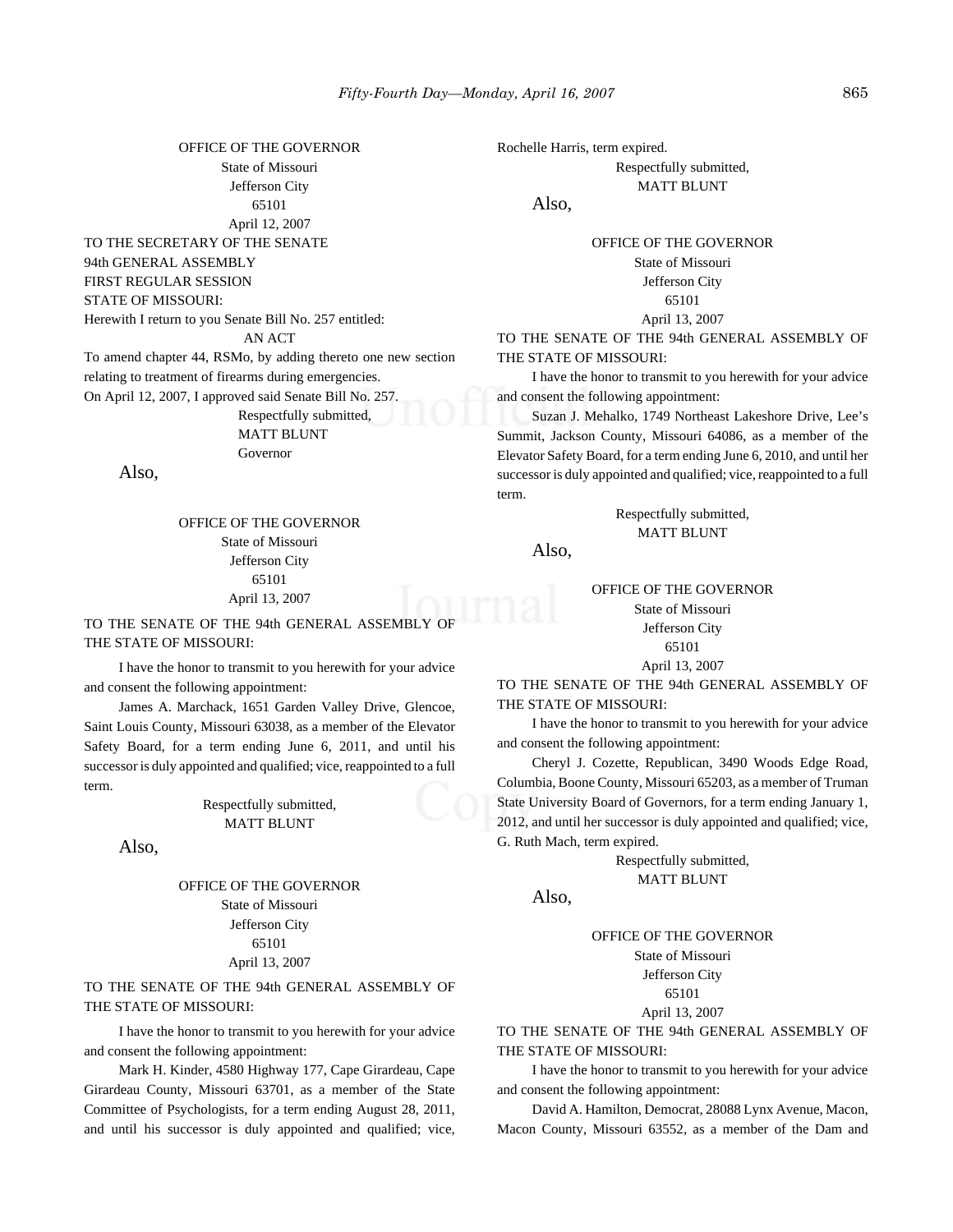Reservoir Safety Council, for a term ending April 3, 2009, and until his successor is duly appointed and qualified; vice, reappointed to a full term.

> Respectfully submitted, MATT BLUNT

Also,

OFFICE OF THE GOVERNOR State of Missouri Jefferson City 65101 April 13, 2007

TO THE SENATE OF THE 94th GENERAL ASSEMBLY OF THE STATE OF MISSOURI:

I have the honor to transmit to you herewith for your advice and consent the following appointment:

Elizabeth M. Pierson, 17806 County Road 320, Norborne, Carroll County, Missouri 64668, as a member of the Advisory Committee for 911 Service Oversight, for a term ending April 9, 2008, and until her successor is duly appointed and qualified; vice, Carol Freeman, resigned.

> Respectfully submitted, MATT BLUNT

Also,

OFFICE OF THE GOVERNOR State of Missouri Jefferson City 65101 April 13, 2007

TO THE SENATE OF THE 94th GENERAL ASSEMBLY OF THE STATE OF MISSOURI:

I have the honor to transmit to you herewith for your advice and consent the following appointment:

Lydia C. Hurst, 18541 State Highway O, Tarkio, Atchison County, Missouri 64491, as a member of the Northwest Missouri State University Board of Regents, for a term ending January 1, 2013, and until her successor is duly appointed and qualified; vice, reappointed to a full term.

> Respectfully submitted, MATT BLUNT

Also,

OFFICE OF THE GOVERNOR State of Missouri Jefferson City 65101 April 16, 2007

TO THE SENATE OF THE 94th GENERAL ASSEMBLY OF THE STATE OF MISSOURI:

I have the honor to transmit to you herewith for your advice and consent the following appointment:

Brenda K. Shields, 47 Erin Court, Saint Joseph, Buchanan

County, Missouri 64507, as a member of the Coordinating Board for Early Childhood, for a term ending at the pleasure of the Governor, and until her successor is duly appointed and qualified; vice, 210.102, RSMo.

> Respectfully submitted, MATT BLUNT

President Pro Tem Gibbons referred the above appointments to the Committee on Gubernatorial Appointments.

#### **HOUSE BILLS ON SECOND READING**

The following Bills were read the 2nd time and referred to the Committees indicated:

**HCS** for **HB 457**—Ways and Means.

**HCS** for **HB 227**—Ways and Means.

**HCS** for **HB 914**—Financial and Governmental Organizations and Elections.

**HCS** for **HB 298**—Commerce, Energy and the Environment.

**HCS** for **HB 818**—Health and Mental Health.

**HCS** for **HBs 654** and **938**—Pensions, Veterans' Affairs and General Laws.

**HCS** for **HB 945**—Judiciary and Civil and Criminal Jurisprudence.

**HB 213**—Education.

## **REFERRALS**

President Pro Tem Gibbons referred **SS** for **SB 40** and **HCS** for **HB 39**, with **SCS**, to the Committee on Governmental Accountability and Fiscal Oversight.

#### **MESSAGES FROM THE HOUSE**

The following messages were received from the House of Representatives through its Chief Clerk:

Mr. President: I am instructed by the House of Representatives to inform the Senate that the House has taken up and passed **HB 801**, entitled:

An Act to repeal section 392.410, RSMo, and to enact in lieu thereof one new section relating to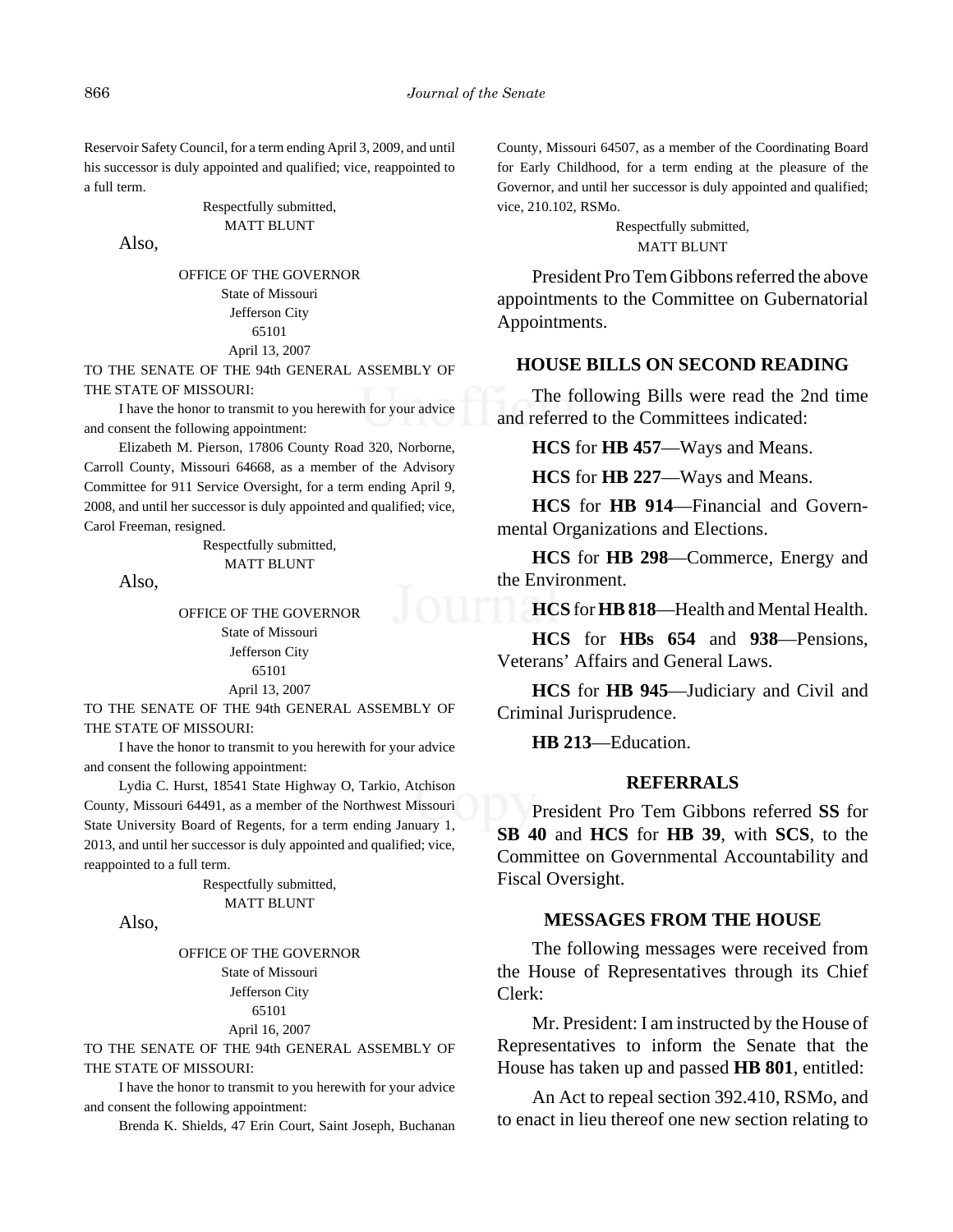telecommunications.

In which the concurrence of the Senate is respectfully requested.

Read 1st time.

Also,

Mr. President: I am instructed by the House of Representatives to inform the Senate that the House has taken up and passed **HCS** for **HB 343**, entitled:

An Act to repeal section 260.546, RSMo, and to enact in lieu thereof one new section relating to hazardous substances.

In which the concurrence of the Senate is respectfully requested.

Read 1st time.

Also,

Mr. President: I am instructed by the House of Representatives to inform the Senate that the House refuses to adopt **SS**, as amended, for **SS** for **SCS** for **HCS** for **HB 327** and requests the Senate to recede from its position and failing to do so grant the House a conference thereon.

## **PRIVILEGED MOTIONS**

Senator Griesheimer moved that the Senate refuse to recede from its position on **SS** for **SCS** for **HCS** for **HB 327**, as amended, and grant the House a conference thereon, which motion prevailed.

## **CONFERENCE COMMITTEE APPOINTMENTS**

President Pro Tem Gibbons appointed the

following conference committee to act with a like committee from the House on **SS** for **SCS** for **HCS** for **HB 327**, as amended: Senators Griesheimer, Koster, Crowell, Callahan and Kennedy.

## **REPORTS OF STANDING COMMITTEES**

Senator Shields, Chairman of the Committee on Rules, Joint Rules, Resolutions and Ethics, submitted the following reports:

Mr. President: Your Committee on Rules, Joint Rules, Resolutions and Ethics, to which were referred **SCS** for **SB 86** and **SCS** for **SB 611**, begs leave to report that it has examined the same and finds that the bills have been truly perfected and that the printed copies furnished the Senators are correct.

#### **INTRODUCTIONS OF GUESTS**

Senator Nodler introduced to the Senate, Doug Gripka and Morgan Larson, Granby.

Senator Green introduced to the Senate, his daughter, Megan Ann, St. Louis; who was made an honorary page.

Senator Ridgeway introduced to the Senate, Bob and Cindy Sevier, Clay County.

Senator Days introduced to the Senate, former State Senator Wayne Goode, St. Louis.

The President introduced to the Senate, former State Senator Charles Wheeler, Kansas City.

On motion of Senator Shields, the Senate adjourned under the rules.

## SENATE CALENDAR  $\overline{\phantom{a}}$

#### FIFTY-FIFTH DAY–TUESDAY, APRIL 17, 2007 \_\_\_\_\_\_

#### FORMAL CALENDAR

## HOUSE BILLS ON SECOND READING

HB 801-Kraus, et al HCS for HB 343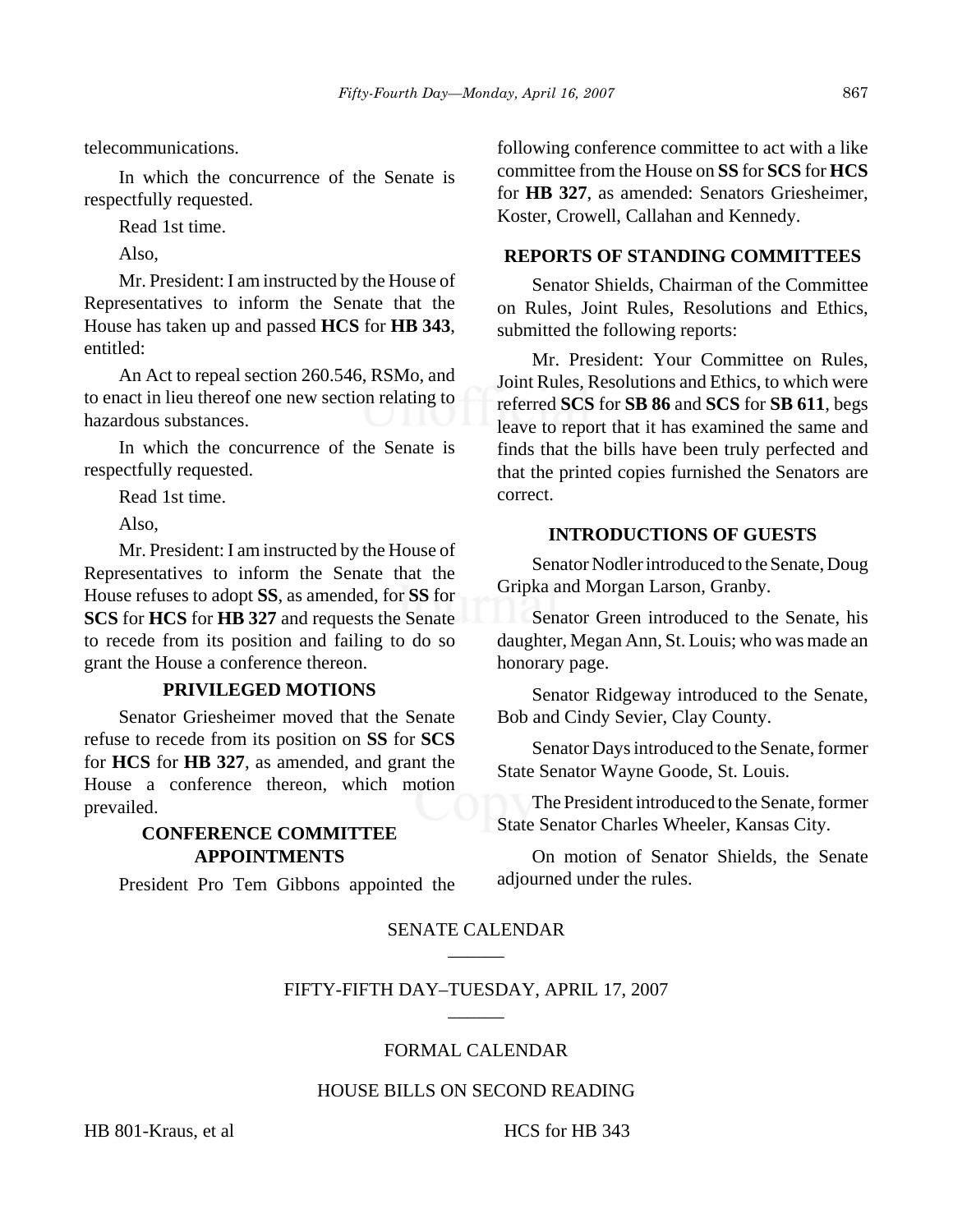## THIRD READING OF SENATE BILLS

SS for SB 40-Ridgeway (In Fiscal Oversight) SS for SB 31-Nodler

SCS for SB 86-Champion SCS for SB 611-Goodman

## SENATE BILLS FOR PERFECTION

- 1. SB 644-Griesheimer
- 2. SBs 372 & 366-Justus and Koster, with SCS
- 3. SB 388-Mayer, with SCS
- 4. SB 225-Stouffer, with SCS
- 5. SB 571-Mayer, with SCS
- 6. SB 652-Coleman and Gibbons, with SCS
- 7. SB 699-Lager, with SCS
- 8. SB 11-Coleman, with SCS
- 9. SB 536-Lager, with SCS
- 10. SB 552-Bartle
- 11. SB 484-Stouffer, with SCS
- 12. SBs 348, 626 & 461-Koster, et al, with SCS

#### HOUSE BILLS ON THIRD READING

- 1. HCS for HB 221 (Loudon)
- 2. HB 454-Jetton, et al (Mayer)
- 3. HCS for HJR 1, with SCS (Rupp)
- 4. HCS for HB 346 (Clemens)
- 5. HB 155-Dusenberg, et al (Ridgeway)
- 6. HB 69-Day, with SCS (Barnitz)
- 7. HCS for HB 469, with SCS (Crowell)
	- 8. HCS for HB 620, with SCS (Ridgeway)
	- 9. HCS for HB 39, with SCS (Koster) (In Fiscal Oversight)
	- 10. HCS for HB 774 (Crowell)
	- 11. HB 269-Nolte, et al (Ridgeway)

## INFORMAL CALENDAR

#### SENATE BILLS FOR PERFECTION

SB 2-Gibbons, with SCS SB 17-Shields, with SCS SB 20-Griesheimer, with SCS SB 27-Bartle and Koster SB 53-Koster and Engler, with SCS SB 75-Coleman, et al, with SCS SB 101-Mayer SB 131-Rupp SB 153-Engler, et al, with SCS SB 155-Engler, with SCS SB 160-Rupp, with SCS

SB 168-Mayer and Crowell, with SCS SB 169-Rupp, with SCS, SS for SCS & SA 3 (pending) SB 205-Stouffer and Gibbons, with SCS SB 212-Goodman SB 213-McKenna SB 242-Nodler, with SCS SB 250-Ridgeway and Vogel SB 252-Ridgeway and McKenna SB 254-Nodler, et al, with SCS SBs 260 & 71-Koster, et al, with SCS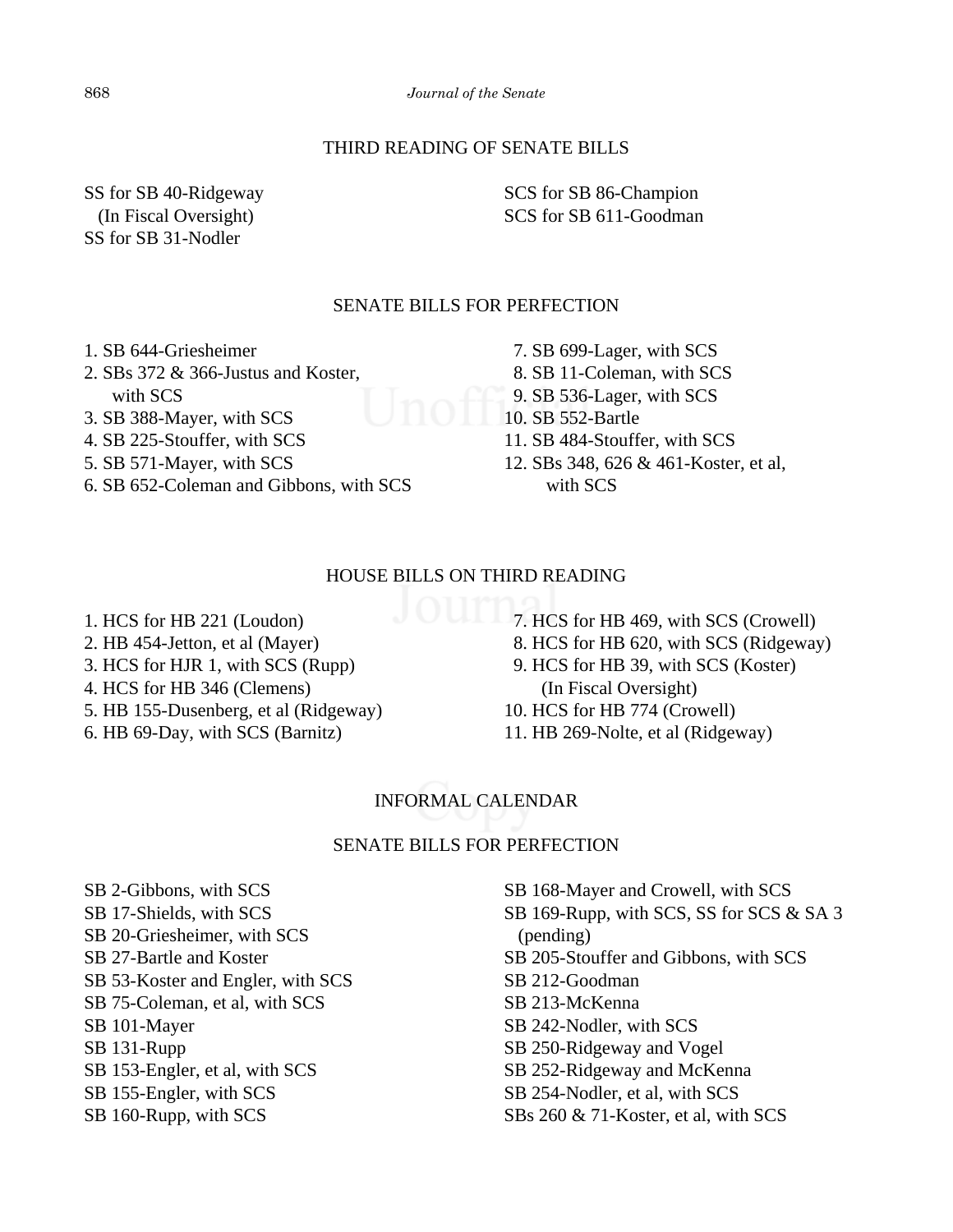*Fifty-Fourth Day—Monday, April 16, 2007* 869

SB 274-Shields SB 282-Griesheimer, with SCS & SS for SCS (pending) SB 287-Crowell and Vogel, with SS (pending) SB 292-Mayer SB 297-Loudon, with SCS SB 300-Bartle SS for SB 303-Loudon SB 341-Goodman, with SCS SB 358-Engler SB 363-Bartle SB 364-Koster, with SCS, SS for SCS, SA 1 & SSA 1 for SA 1 (pending) SB 368-Barnitz, et al, with SCS SBs 370, 375 & 432-Scott and Koster, with SCS & SA 3 (pending) SB 385-Gibbons, with SCS SB 389-Nodler, et al, with SCS & SS#4 for SCS (pending) SB 391-Days, with SCS SB 400-Crowell, et al SB 428-Purgason, with SCS SB 430-Shields, et al, with SCS, SS#2 for SCS, SA 4 & SSA 3 for SA 4 (pending) SB 444-Goodman SB 453-Scott, with SCS

SB 458-Gibbons SB 476-Crowell SB 480-Ridgeway, et al, with SCS SB 492-Crowell SB 499-Engler and Clemens, with SCS SB 511-Scott, with SCS SB 521-Lager, et al, with SCS SB 523-Scott, with SCS SB 531-Gibbons, with SCS SB 534-Nodler SB 537-Lager SB 542-Scott, with SCS SBs 555 & 38-Gibbons, with SCS SB 563-Lager, with SCS SB 570-Clemens SB 572-Vogel SB 586-Crowell, with SCS SB 592-Scott, with SCS SB 599-Engler, with SCS SB 627-Ridgeway SB 635-Loudon, with SCS SB 654-Kennedy SBs 660, 553, 557, 167, 258, 114 & 378-Mayer, with SCS SB 664-Scott, with SCS SB 668-Loudon, with SCS SB 698-Ridgeway, et al, with SCS

# HOUSE BILLS ON THIRD READING

HJR 7-Nieves, et al, with SCS (Engler)

### CONSENT CALENDAR

Senate Bills

Reported 2/8

SB 211-Goodman

Reported 2/15

SB 8-Kennedy